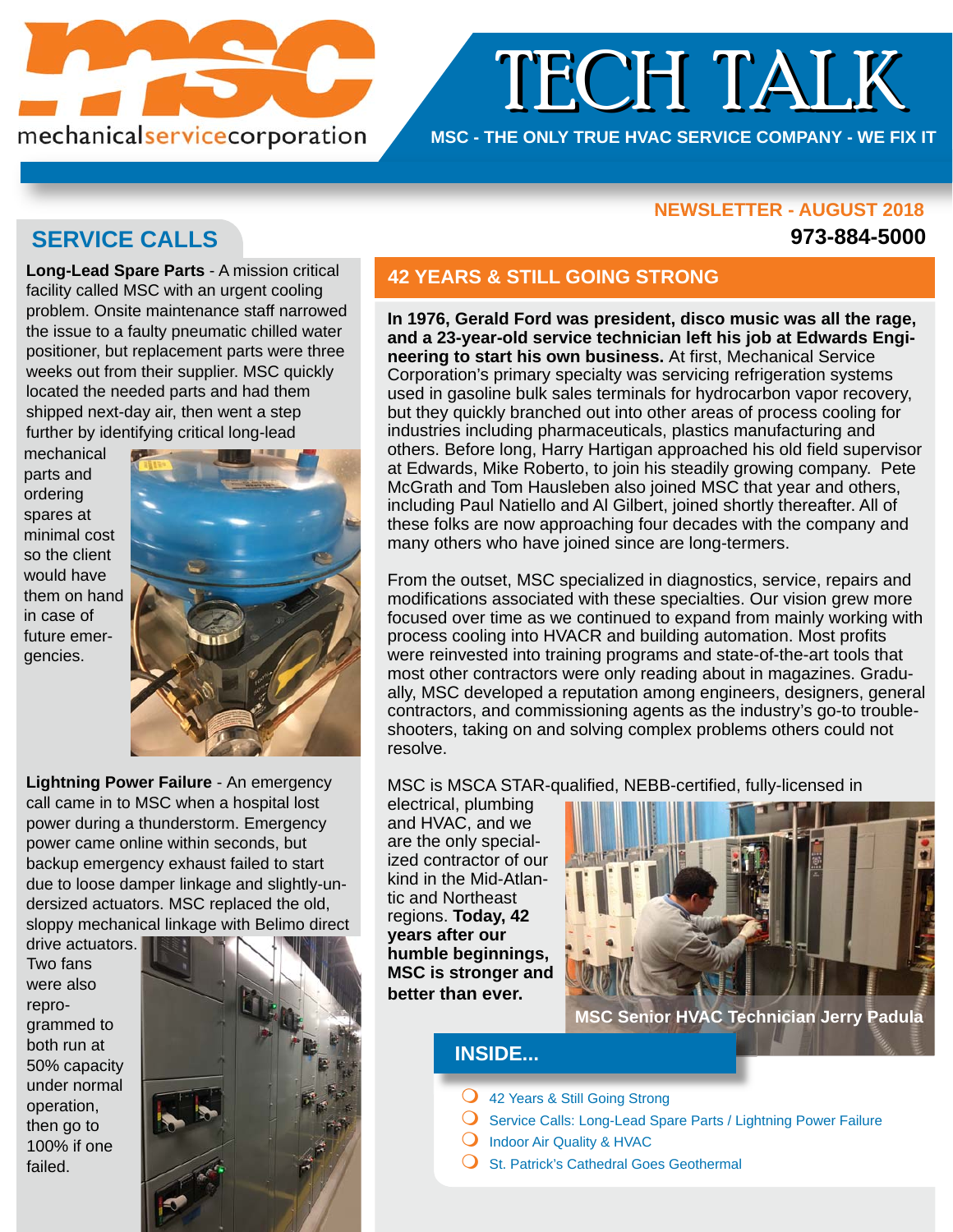# TECH TALK

**MSC - THE ONLY TRUE HVAC SERVICE COMPANY - WE FIX IT** 

#### **NEWSLETTER - AUGUST 2018**

**973-884-5000**

### **INDOOR AIR QUALITY & HVAC**

**When people hear about air pollution, we generally think about outdoor air. But according to the EPA, indoor pollutant levels can be two to five times higher – and occasionally up to one hundred times higher than outside air, including industrial cities.** 

Considering that the average American spends about 90% of their time inside, indoor air quality (IAQ) can have significant impact on short- and long-term health, comfort, productivity, and even cognitive function of a building's occupants. A 2015 study by the Harvard School of Public Health found that people working in buildings that are "green" and "green+" (with enhanced ventilation) scored substantially higher in nine cognitive areas than those working in conventional buildings. On average, cognitive scores were 61% higher in green buildings and 101% higher in green+ buildings.

Air quality issues come from a variety of sources. These can include improperly-operated and poorly maintained HVAC systems, overcrowding, tobacco smoke, microbiological contamination, outside air pollutants, and emissions from office materials and mechanical equipment. Physical effects can range from mild (eye, nose and throat irritation, headaches, fatigue, nausea) to severe (asthma, respiratory illness, heart disease, even cancer).

The most effective strategies toward improving indoor air quality are contaminant source control and proper HVAC system maintenance. Ductwork and air handlers should be kept clean, and filters should be changed regularly to reduce floating particulates. Determine the appropriate MERV rating for your filters based on the application and particle size of contaminants present. Electronic air



cleaners and specialty air filtration systems can also be effective in controlling specific environmental concerns. HVAC systems should be properly balanced, and 15-20% of the air flow should be fresh air. Consider retro-commissioning and upgrading filters and filtration to see how you can achieve a cleaner, healthier indoor environment. Keep humidifiers clean and use fresh, clean water to prevent bacterial and fungal growth. Humidity levels should be maintained between 35-50%.

## **RENEWABLE ENERGY: Powerful Facts & Statistics**

\*Renewable energy accounts for 11% of the energy consumed here in the U.S. The breakdown: 2% geothermal, 6% solar, 21% wind, 25% hydroelectric, and 45% biomass.

\*Geothermal energy is almost 100% efficient and produces little to no global warming emissions.

\*Just 20 days of sunshine can match all of Earth's remaining reserves of coal, oil and natural gas put together.

\*Six U.S. states – ID, ND, SD, KS, IA and OK – source more than one quarter of their electricity from wind power.

\*Hydropower provides about 17% of the world's electricity, and is the main energy source for more than 30 countries. It is the least expensive renewable energy source in the U.S.